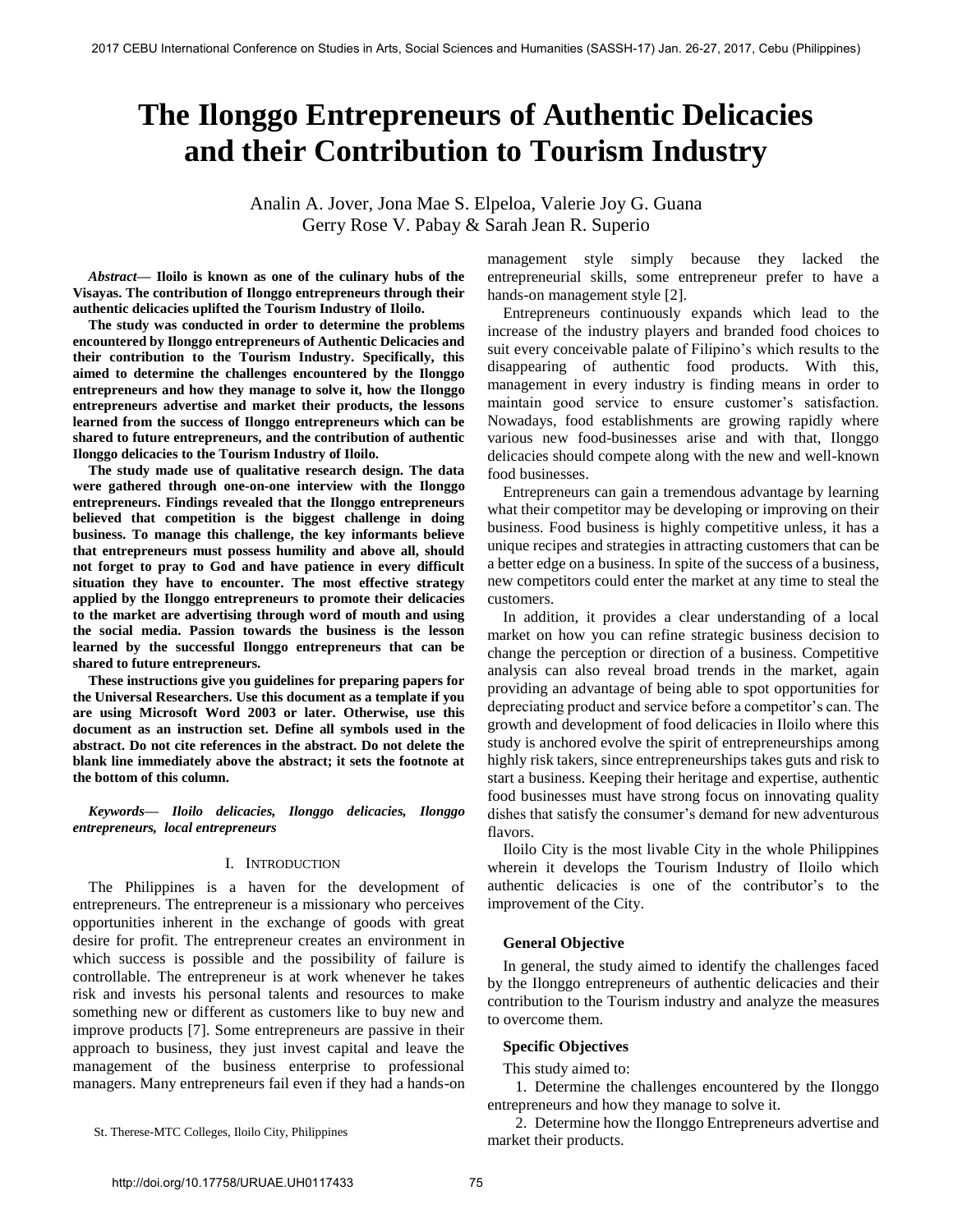3. Determine the lessons learned from the success of Ilonggo entrepreneurs which can be shared to future entrepreneurs.

4. Determine the contribution of authentic Ilonggo delicacies to the tourism industry of Iloilo.

# **Scope and Limitation**

The study focused on determining the factors related to the lessons that the Ilonggo entrepreneurs have learned and the challenges encountered from the success of the business offering authentic Ilonggo delicacies. The research was conducted through a One-on-One interview with the business owners or the managers of the establishments. The respondents answered an open ended questions of the researcher-made questionnaire.

The research focused on the following 12 Ilonggo entrepreneurs of authentic delicacies namely: BiscochoHaus, Panaderia de Molo, PanaderianiPaa, Panaderia de Iloilo, PJ delicacies, Molo County Bakeshop, Carlos Bakeshop, D'Original Special Baye-baye, Brendance, Iloilo Pies Surprise Food Shop and Pasalubong Center, Patino'sPiaya and Pinasugbo, and Candy Pops Candies and Delicacies.

The respondents of this study were the owners or managers of the above mentioned dealing in authentic Ilonggo delicacies.

This study was conducted within Iloilo City which started last July, 2015 and ended on April, 2016.

#### II. CONCEPTUAL LITERATURE

# **Conceptual Literature**

In times of both affluence and adversity, Iloilo's economy has consistently stood strong, buoyed by the contributions of its quiet, yet industrious supporters- the business community – who, despite international recognition and renown, have chosen to continue to grow their businesses at home and remain true to their Ilonggo spirit. The researchers recognize, but select few of these individuals, from industries as varied as real estate to retail, banking to bread- as they share their personal stories and distinct perspectives, offering us a unique glimpse into the genius, the hard work and the heart of the Ilonggo businessman. Entrepreneur is the one who perceives opportunities inherent in the exchange of goods with great desire for profit. The entrepreneur creates an environment in which success is possible and the possibility of failure is controllable.

**The Breadwinners.** Perhaps none can lay claim to a richer heritage or wider reach than the baked delicacy. From the staple *pan de sals*and *mamons*to the more intricate sweet *barquillos*and butterscotch fudge, many the world over have raved at sheer variation on the same common components: flour, eggs, milk, and shortening-and maybe a secret ingredients or two.

For Evelyn Que, Gerry Guadarama, and Emil Diez, the challenge was to reinvent classic cottage industries by turning them into formidable brands. Three unique stories; three unique success-with one common thread: bread.

Tinapayan Bakeshop began its life in 1974, first as a small area with a snack bar at the Que family-owned Washington Supermart downtown, then as a series of glass-topped counters right by the exit of Iloilo Supermart on Delgado Street. Since then, Evelyn Que has evolve the former purveyor of basic *mamon* and *hopia* into a full brand in its own right, with its own unique spin on cakes on pastries among its offerings.

"It's always just been about innovation. The trick is to never stop evolving", claims Evelyn's. Always in search of new ideas-healthier grain options for breads, spearheading dessert-based contests for culinary students, or the Chocolate Festival which has made Tinapayan famous for a good seven years running, she has put her own personal twist on a family legacy by continuing to build on a classic while keeping in tune with the times.

But even for Evelyn, there are some traditions that survive to this day. "Our original (second-hand) oven is still in use", she admits. "And we're fortunate enough to have the same bakers we had on day one".

The year was 2002, Gerry was pursuing a comfortable career in California but felt compelled to come home due to financial difficulties faced by the family business. "Since its founding in 1975, Biscocho Haus had been the homie snack house in Jaro where the family would serve *merienda* under the shade of the trees. It had a heritage. And its profits, meager though they were, had helped put all of us to school", he remembers. "I could not sit idly by without doing what I could help".

He packed his bags and in raced to Iloilo, still unsure of what steps to take. "It was daunting", Gerry says. "But I figured that my education and work experienced would help me see the challenged through".

Within the last eight years, relentless determination and unflagging resolve have seen Gerry engineer a strategic expansion of BiscochoHaus by professionalizing operations and making the brand more accessible to the consumer by putting up satellite branches around the city.

A similar battle between authenticity and progress faces JD Bakeshop. Also established in 1975, the business was an instant innovator when it pioneered a process enabling bread to have a longer shelf life. By 1993, it had expanded into a fast-food enterprise serving affordable meals to a largely student populace.

But the eventual entry of national franchises to the Iloilo market saw a sudden rise in competition. JD's response to the challenge was Emil Diez and his rather unusual business strategy.

"JD's secret has always been its price point," he says, "Our customers remain loyal because they know that at JD, they're getting quality that is always affordable. How do we compete with the big guys? We don't," he adds with a knowing smile.

Emil explains how expansion into new businesses under the JD Group of Companies has allowed them to maintain relatively low prices for Bakeshop's offerings. "Refines other ways to grow. We'd like to keep the Bakeshop's integrity and legacy as a cost-effective affirmative. Even if profits for us are slim, customers can always count on JD Bakeshop giving them the best value for money".

The JD Group's other ventures have also met with resounding success, with the company-owned The Grand Dame Hotel recently receiving a global award in Madrid. But for Emil, "JD Bakeshop will always be that classic it is, regardless of how we continue to expand. That is our commitment to the Ilonggos".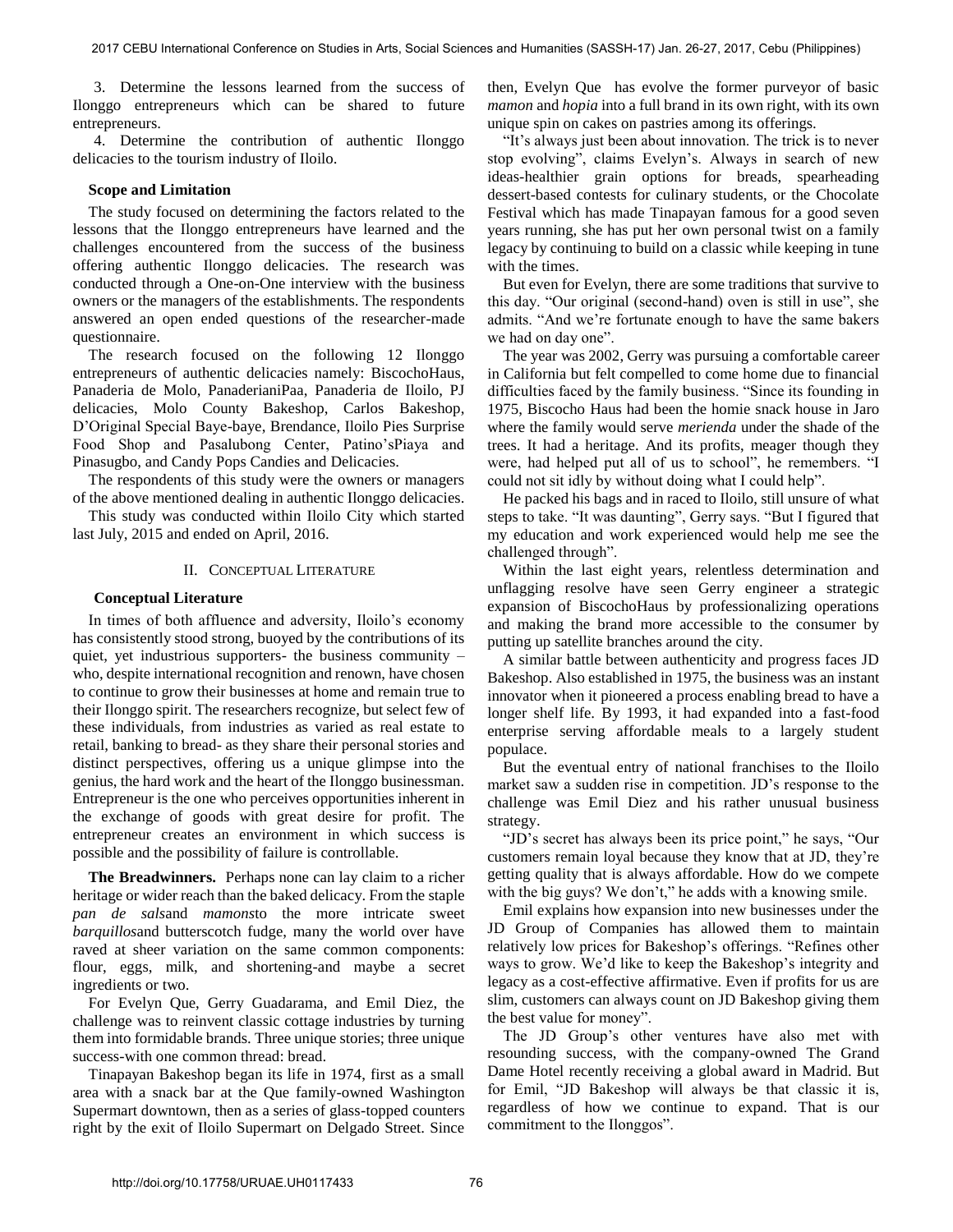For Evelyn Que, Gerry Guadarrama, and Emil Diez, a lot has changed-but a lot has also stayed the same. And their respective businesses have seen none better days: for BiscochoHaus a renaissance, for JD Bakeshop a non-traditional expansion, and for Tinapayan a true evolution. To call it "flour power" would be an understatement. For as these three business man have proven, a little starch and a lot of substance can indeed equal some serious dough [6].

 **Binalot.**The amazing story of Rommel Juan is like a feel-good adventure of an entrepreneur simply because he loves so much the concept he initially developed as a project. Just like the way he would focus on the school projects and his hobbies, his dedication to the business concept is deep and passionate.

But passion for the business alone will not make the business survive. One has to be equipped with certain skills. His education at the Asian Institute of Management opened his eyes to many new concepts, developed other untapped skills and, most importantly, enhanced his confidence in the business he was running.

Critical to an entrepreneur's survival in his support system which could include his family, his circle of friends and associates, team of consultants and advisors, investors, et al. A nurturing environment is necessary so as not to kill the entrepreneurial spirit. Rommel Juan is fortunate to have been born to a business-minded family.

The concept of Binalot (the use of banana leaves as food wrapper or packaging in fiestas, family outing and picnics, lunch packs of agricultural workers, provincial students, and the working class) is no longer strange to Filipinos. Rommel Juan merely commercialized what he has seen as a family tradition in the Juan household. And the rest is history. The mass appeal of the Binalot concept particularly to the working class leads us to the marketing strategy initially applied by the company-niche marketing. They could not have used mass marketing because the concept would not appeal to certain markets. Eventually, as the brand transcends certain geographic boundaries locally and abroad, it may consider using a multiple-niche strategy.

Rommel continued to spread his wings by further enriching his basic knowledge of marketing learned in college to a larger breadth of knowledge earned through his apprenticeship with his father in their family business and his business ventures with his brother. Clearly, when everyone in the family thinks alike in their career choices, there is the tendency to support each other.

If one would notice the interesting caricature in the logo of Binalot, it all fits well with the concept, the menu, and the marketing promotions they had in the past years. They invested on developing the brand by standardizing their signage, local store marketing, staff uniform, menu selection and packaging. And because of this they began to be notice by the market, and so did their potential competitors who started to copy everything they were going. It is not enough that one registers the brand what competition is doing. Dialogue with the competitor who is infringing on your intellectual property rights may be an inexpensive and diplomatic start before filing formal charges. Remember that your brand is an asset your company has invested heavily on. So, be conscious about constantly protecting it.

Finally, if you want to know what's good and bad with your product, listen to your customers. Rommel Juan's constant dialogue with his employees removed much of the formalities across the organizational hierarchy. He showed them what he was a hands-on manager and entrepreneur [2].

**Ted's Old Timer Lapaz Batchoy.** Take a healthy serving of perseverance. Add a heaping spoonful of Ilonggo pride, and mix in a lasting commitment to the preservation of a legacy. Stew until boiling and serve while hot.

The above recipe may not be what comes to mind when savoring the hearty feast that is a bowl of *batchoy*, but it certainly fits the colorful history of one Iloilo's most iconic brands: *Ted's Old Timer.*

It has been a good 65 years since Tedorico "Ted" Lepura first sold the celebrated golden broth at the Lapaz Public Market, with a market P10 in his pocket and a modest food stall to his name. Yet the efforts of his daughter Adelfa and her husband Larry Borro have ensured that his name and his heritage have not only survived, but continue to be relevant to the changing times.

"We pick our innovations wisely," Larry Borro says with a chuckle. "Survival isn't just about speed. It's about maintaining the standard of quality and service that our customers have come to associate with Ted's. And that means hard work*,* hard work, and more hard work."

The Borros' philosophy of careful consideration is evident in their story. It was not till the 60's they introduced "Choose your own noodles," which gave customers the option of *miswa, sotanghon, bihon,* or the usual*miki*. It was only in 1984 that they opened their first branch outside Lapaz. Twenty branches later, Ted's began franchising. "You can't rush a business decision, just as you can't rush making a bowl of batchoy," Larry notes. "It pays to be patient. And in the end, your perseverance will be rewarded."

And rewarded they have been. Added to Ted's already numerous accolades and guestbook that reads like a who's who of celebrity patrons is a trophy for 2010 Entrepreneur of the Year finalist, awarded by global professional service firm Ernst and Young.

"We still have a great many plans," says Larry. And as Ted's continues its steady pays towards innovation by sharing the unique Ilonggo invention to the world, we wait in anticipation. And we are not alone. For as evinced by the thousands of followers on the business' web, Facebook and Twitter pages, the*batchoy* of the past may indeed be the business of the future.

**Roberto's Iloilo's Best-kept Secret.** Vicente "Dako" Yap, the eldest of 11 children of naturalized Filipino parents, had known dire straits. The Yap's first business, a bazaar went bankrupt. "It was hard, the reversal of fortune that happened". It is a tribute to Dako's father's ingenuity that armed with culinary skills, he put up a burger house in 1978 called Roberto's. Located along JM Basa Street in Iloilo the family business remains robust even against competition posed by fast-food giants. Originally known for their hamburgers, the Yaps expanded their menu to include *siopaos*which proved to be such a big hit. Roberto's *siopaos* come in four variants, namely Small- pork *adobo siopao*with Chinese sausage and egg, Large- also known as "King" which is chicken and pork *adobo siopao*with ham and egg, and Extra Large- also billed as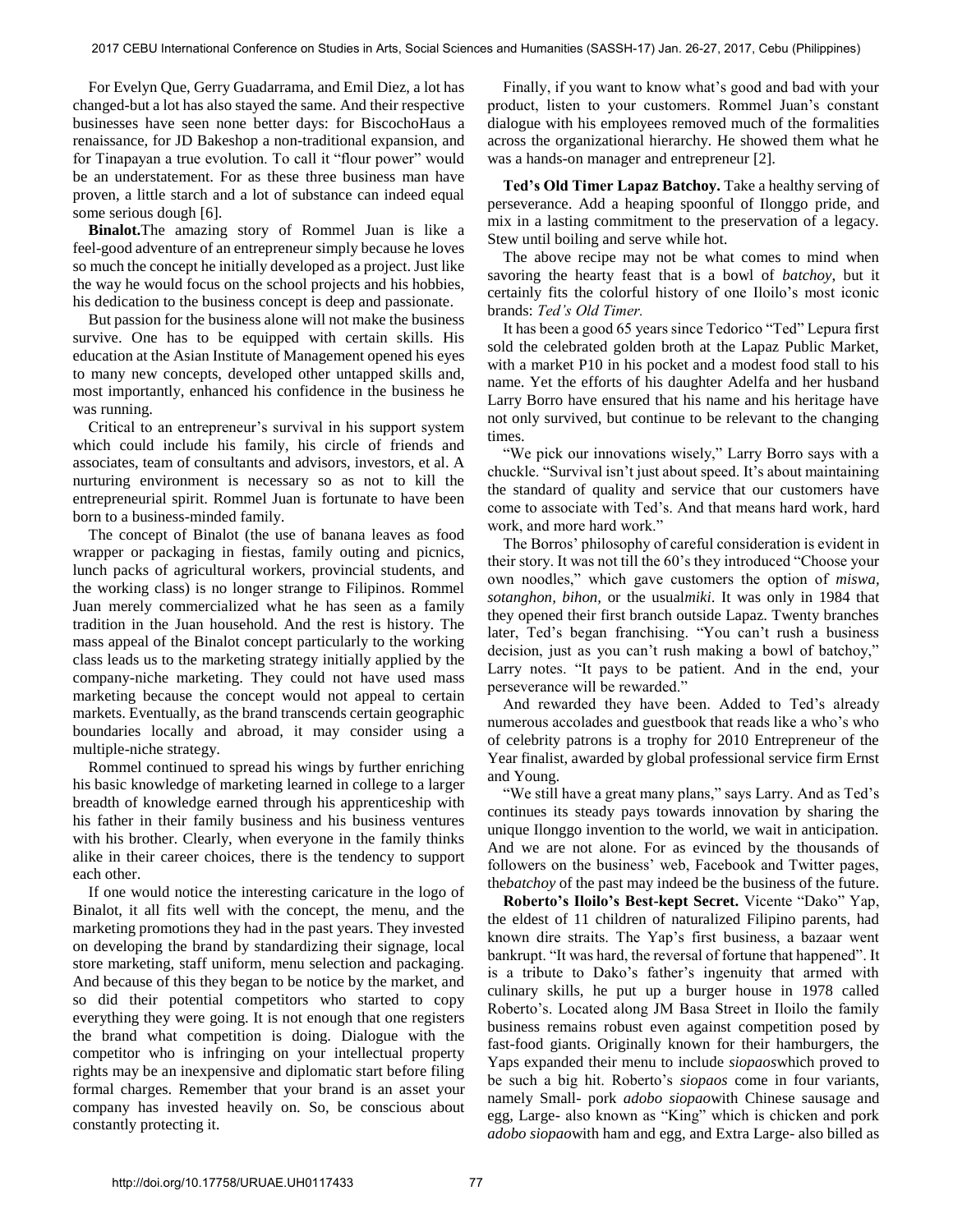"Queen" which is essentially chicken and pork *adobo siopao*with bacon and egg.

Dako, a Commerce graduate from La Salle Taft, and his siblings have since taken over the business after their father's death. Dako takes care of promotions and the financial side while a brother is in charge of product development. "I always try to introduce new ways to entice customers. Last summer, I made a swing and placed stuffed toys on it. When Prince William of Wales married Kate Middleton this year, I decorated our store- a two-story shop whose ground floor has 100 seating capacity and whose second level is where kitchen is- with feathers and fishnet", Dako notes happily. "For the longest time, we never resorted to remodeling our one and only store. But now, we placed six-foot hanging lamps all over the store".

Budding entrepreneurs, according to Dako, should have "the passion for it. They should be hands-on. And always keep in mind that all blessings are from God, not entirely our own. We are but an instrument". Dako Yap knows whereof he speaks. After all, their 33- year track record is no mean feat. "I am like any other hardworking working class citizen. If I have to go behind the counter, sell our products myself, I do it without hesitation. I am at the store from 10 am to 12 noon and then go back at 3 pm and stay until 5 pm. We have no choice but to love the legacy that our father has left us" [6].

**Chicharific.**The life cycle of a product can have many challenges. During the introduction stage, market acceptability can pose difficulty if the product is a pioneering concept and the market is discriminating. The growth stage is basically a battle for market share. As a product's yield climbs steadily, the threat of existing and new competitors will always be a challenge. All of this where experienced by ErliLapid-Dioquino and EstrellitaLapid-Montanido of Chicharific. Chicharific is currently in the growth stage.

The challenge at the maturity stage is sustainability. And finally, at the decline stage, the challenge is to innovate. On the other hand, the two sisters experienced a period of instability as noted by their business cycle. The business cycle is a company's ability to convert cash into inventories to be sold, and credit sales collected. The shorter the cycle the better it is for the company. This creates a propensity to generate cash faster. In some cases, a shorter business cycle could result in shorter payback period.

The company has focused on improving the quality of their product despite internal conflicts that arouse among siblings. Since they were producing a tangible product, they had to consider many quality dimensions to provide a competitive edge over other brands. The taste and characteristics of their *chicharon*or pork cracklings (conformance), the packaging (aesthetics), expiration date (durability), and the variants of flavors (features) manifest clear efforts to upgrade the quality of Chicharific.

Managing the internal environment can be difficult at times. In closed family corporations, often times, members of the family get into a trap called role conflict. They tend to confuse the roles in the family with their roles in the corporation. Many Filipino-owned family corporations have managed to outgrow this phase to bringing into the organization professional managers who take care of aspects of the business where family members feel inadequate.

One tool that can be useful in identifying who in the competition has already made it in the winner's circle is the McKinsey Matrix. It analyzes the business position and market attractiveness of the key players in the industry. Chicharific cannot claim that it is already the leading brand or that it is in the winner's circle but it is, more or less, ready to penetrate this elite group within the next two years.

One of the biggest threats in a product like pork cracklings is that it is so easy to replicate. There will always be a cheaper alternative products or brands out there that can take a portion of Chicharific's market share. In an industry where there are too many generic players, the value of branding comes in. The brand will signify high quality standards of processing, packaging and handling of food products. Consumers purchase branded products because there is less risk of buying poor quality food products which could consequently affect the health of consumers. Finding or creating a unique selling proposition is a sound way of differentiating one's product from the rest of the industry. This is also a better way to compete in a crowded industry. If one decides to compete on price, i.e. waging a price war against selected or all competitors, one creates a red ocean scenario where blood could be spilled. Price war is the highest form of competition because it hurts all players in the market. One must also have large amount of reserves or resources in preparation for bigger battles should the competitors retaliate [2].

# **Waffle Time, Coffee Break, Green Mango, etc.**

Johnny Que recalls how a flash of nostalgia triggered a similar moment of discovery. Already a successful architect, he came upon "the original Iloilo Supermart waffle machine" in one of his trips through the family business warehouse. "It was old and dusty, but still in working order- and it got me thinking back to the days when fresh hot cheese and hotdog waffles used to be sold everywhere in Iloilo. So I decided to utilize this piece of old technology, throw some new ideas into the mix, and take a chance".

The risk proved to be well worth the effort. Johnny's Waffle Time franchise has grown from a small, solitary kiosk into a major South East Asia- wide enterprise over 400 outlets strong, and has earned him accolades from Go Negosyo and Entrepreneur Magazine. "Even I was overwhelmed at the sudden surge", admits Johnny. "We didn't plan this. But the success of waffle time further awakened the drive to help evolve the Ilonggo lifestyle, and that led us to introduce even more food concepts to the market".

Even the staunchest of skeptics were awed as Johnny slowly began to open restaurant after restaurant, each with its own unique innovation on a tried- and- tested formula. Coffee Break made its mark as Iloilo's choice for a quick caffeine fix.

To date, Johnny own no less than seven different establishments within the Avenue strip at the City's burgeoning Smallville district, offering distinct choices that range from *pares* to prime rib; *grissini* to gelato. And he has no plans of slowing down. "There is potential and opportunity everywhere", he asserts. "The challenge is in finding the right amount of value to add to make it work for the market- without compromising your standards. It's a delicate balance but if you can find a way to please both the customer's and your own passion, you've got it made" [6].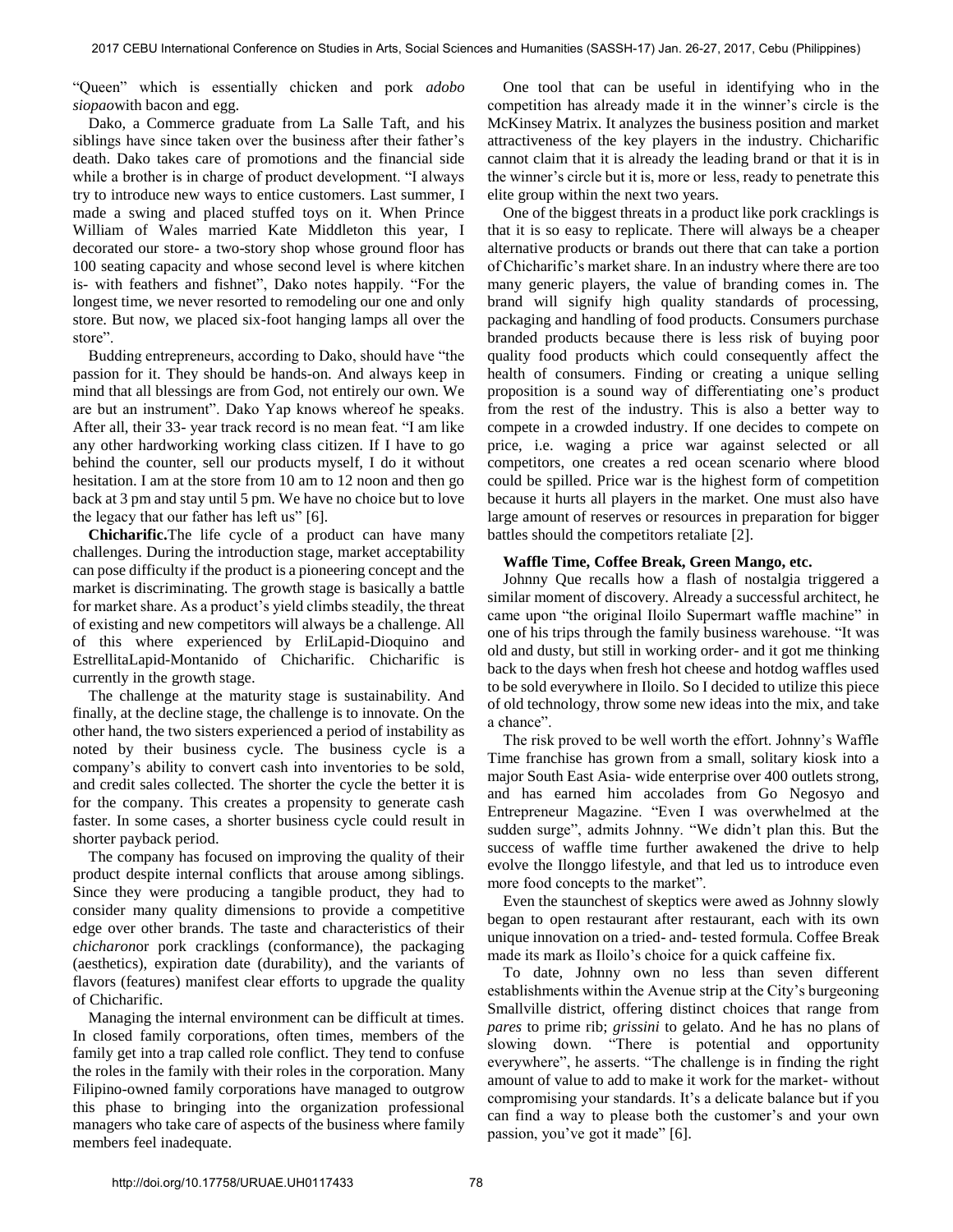# **On Authentic Ilonggo Delicacies**

Iloilo is in tune with trends but still loves the traditional. And that has made various businesses of making and selling natives a thriving one [4].

**Batchoy.**Started in the La Paz market and is largely attributed to Deco's.What goes into the broth in the secret, though most people know that it is *guinamos,* specifically the one from Tipauan in Estacia. Silvers of port and its innards, white shrimps (never the dark ones) and thin *miki* (egg noodles) go into the soup. Everything is topped with crushed *chicharon* (crisp pork rind). An order at Deco's comes with *puto* a rice cake wrapped in banana leaves.

**Barquillos**may be found in many bakeries in Iloilo and around the country. But the de Ocampobarquillos, the cigarshaped cookie, a wafer that's rolled, must have had its beginnings in Iloilo in the de Ocampo's own bakery. (Alicia de Ocampo traces barquillos to her husband's family business, back to 1898, when Emilia Gonzales de Ocampo) using the same recipe and adding either goat's milk or coconut milk and sugar, they made the first barquillos. Today, Alicia's daughter Rowena de Ocampo Tan takes charge of the company and supervises about 50 people using the *barquillero* to churn out 8,000 single –or 4,000 double-layered barquillos a day.

**Galletas.**The oldest food business in Iloilo, the Panaderia de Molo, and this bakery still uses the old wood-fired oven to make its cookies.Iloilo's many bakeries produce several kinds of delicious traditional cookies such as crisps swirls of hojaldres, thin round galletas, long milky broas, curly rosquillos, buttery discocho and sugar-topped banadas.

**PancitMolo.** A soup with dumplings, has been branded well so no other place can claim it except the town of Molo. A Chinese enclave in the provinces in early history. The main ingredients of Molo dumplings are ground pork, tajuri (salted soy bean curd) and chopped spring onions-all wrapped in thin square noodles. There are sold chilled or dried or done fresh. However, source there ingredients are dropped into boiling broth, or "caldo", as simple or as rich (with additional of chicken strips and ham) as the cook intense it to be.

**Pandesal.**Founded by ChiquiroUy, grandfather of the present owner, Jose Uy, the Panderiani Pa-a is near jeepney terminals so its products travel through Iloilo brought by commuter. The products are akin to what most old bakeries in the country produce such as (*pan de sal)* which is a specialty.

Began as a home industry of Dr. Carlos Guadarrama and TerresaJalandoni, BiscochoHaus started in 1975 and its name hints at what products it's started with its popular biscocho, a garlic and butter toast, a favorite merienda piece and also their widely popular butterscotch, yema and banana marbles.

**Butterscotch.** Is owned and operated by Josephine Jalandoni dela Fuente and her daughter Janice Michelle F. Chua. It's started in 1995 with practically the same standard biscuits including biscocho. But it has updated some products such as the butterscotch bars, which known as the best butterscotch bars in town.

The piaya, bibingka sa Mohon, Mariedel's and empanada are must try products in Iloilo [8].

**Piaya,** this Ilonggo specialty was probably developed during the heyday of Iloilo's sugar exports and handed down to become one of the top pasalubong from the City. The flat and round piaya is made of dough mixed with water, flour and moistened muscovado (raw brown sugar) filling, hinting at its sugar industry origins. Sesame seeds are at times sprinkled to add a nutty taste and delicate crunch. Aside from muscovado, some variations are ube as filling. Piaya is surely available in all bakeshops and pasalubong stores in the city.

One of favorite sweet snack is **pinasugbo** finely slice unripe saba bananas deep fried, coated with really thick muscovado and sprinkled with sesame seeds. The muscovado coating makes the pinasugbo stick together so unwrapping it from the package and separating the bundled strips and bit of a challenge (that's an exaggeration). The bottom part of the pinasugbo is also wrapped with paper to make eating a little less messy.

**Bibingka sa Mohon.** Is a popular source of bingka but be sure to be there early or reserve in advance as the bingkas are easily sold out once cooked. Still carving for cakes? You may try puto wrapped in fresh banana leaves. Sweet tooth? Iloilo City will be the first on your list because it is a city where sugar built.

**Maridel's at Plazuela de Iloilo.** It is also a must if you wish to taste traditional Ilonggo sweets. Highly recommended is Damier Cake (at check board pattern of ube and cake), and snicker cake (chocolate and caramel candy bar in a cake) the owner, MaridelHygongco, is widely known for her passion for preserving and promoting traditional Ilonggo cooking.

Hitting the downtown? Don't forget to taste the Iloilo's version of *empanada-* delicious meat pastry with thin and delectable crust.

# **Contribution of Local Delicacies on Tourism Development**

#### **Iloilo Homestore becomes tourist attraction**

Iloilo City, Philippines--Tourists and Ilonggos wanting to take a glimpse and taste of the best of Panay and Guimaras Islands need not go far from this city.

A one-stop trade pavilion and a pasalubong (gift) center offer tourists the convenience of having the best products of Panay and the famous delicacies of Iloilo and Guimaras in these two places. The Ilonggo Producers Association (IPA) Trade Pavilion sells products of small and micro producers from the provinces of Aklan, Antique, Capiz, Guimaras and Iloilo. These include Iloilo's famous native delicacies, such as butterscotch, biscocho and barquillos, as well as gift items, textiles, garments, furniture and houseware. "We have a home store for locally made products," says the pavilion's executive director, Rowena Barte-Zulueta. The pavilion displays a wide range of products, ranging from muscovado (raw) sugar and dried fish, to high-end souvenir items, furniture and heritage fabrics of Panay. Also, there are coconut shell products, cashew nuts, mango jams, and pineapple jelly from Guimaras, and buri products, bariw and abaca bags, and bakery products from Antique. The store also sells goods from Aklan, including nito handicraft, handmade paper products, the renowned jusi (abaca or banana) fabric and the Precious Moments dolls. From Iloilo are bamboo products, bags and accessories, ceramics, delicacies, piña (pineapple) fabric and other hablon (handwoven) fabric. Displays for delicacies, souvenir items and export quality lamp shades are located at the first floor selling area, while the second floor is reserved for export-quality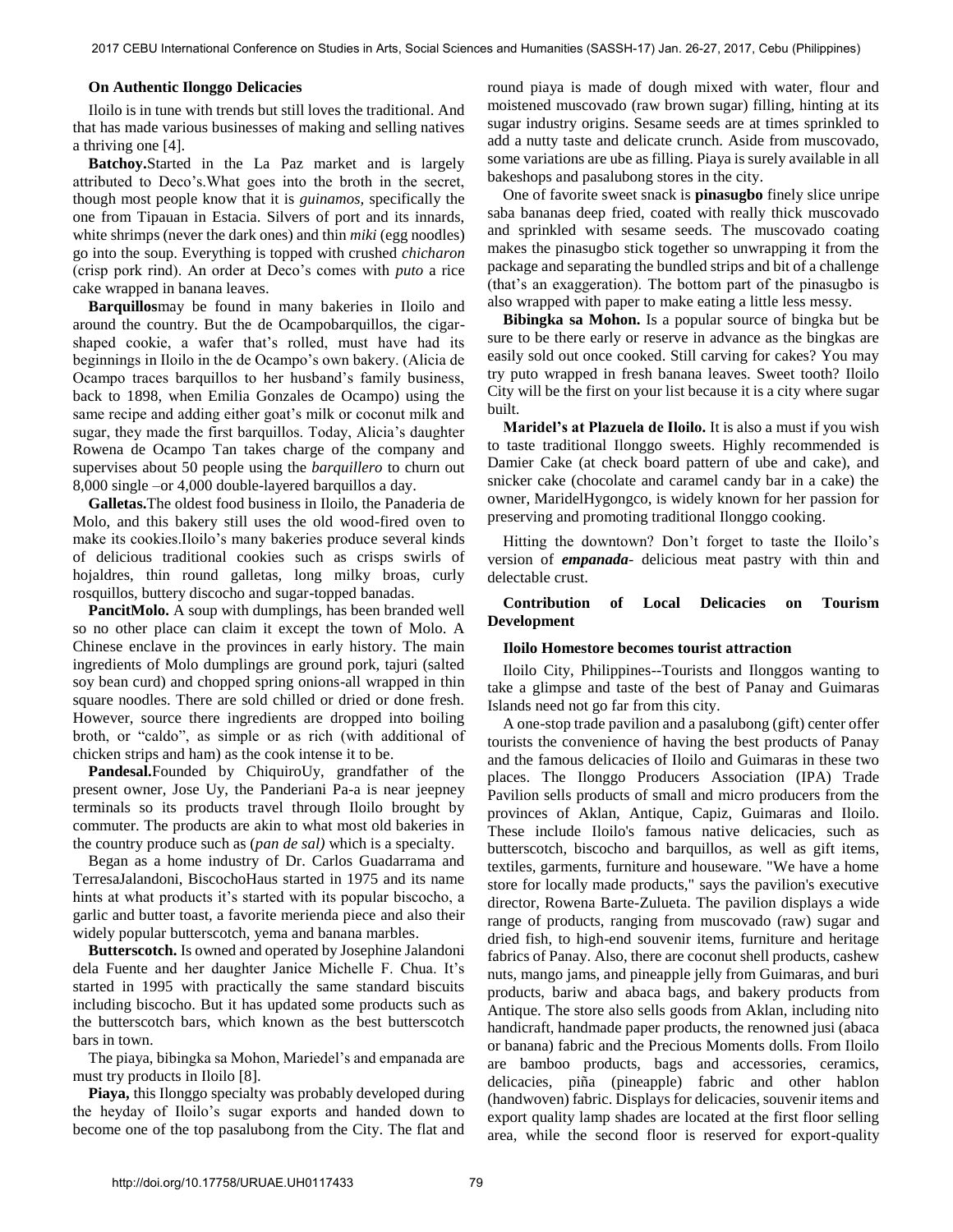furniture and fabrics and artwork of local artists. The store traces its roots in the early 1990s, shortly after the Panay and Guimaras Producers Association (PAGPA) was formed. The group was organized with the help of the Department of Trade and Industry (DTI) when small producers in Iloilo became aware that products of Panay and Guimaras islands were lagging behind those of other provinces in terms of competitiveness, promotion and development.

In May 1993, the IPA Trade Center opened at the DTI regional office near Plaza Libertad in downtown Iloilo City. On display were native delicacies and fabrics. Two years later, the store transferred to its present location, occupying a bigger and more accessible building on General Luna Street. From a store that was initially set up with the help of the DTI, the trade pavilion is now self-sustaining, supported by fees paid by IPA members participating in the showcase, apart from earning a percentage of the gross sales of producers. Barte-Zulueta says the store has become a tourist destination in the city. IPA is also at the forefront of efforts to revive and boost Panay's fabric industry--an inseparable part of the cultural heritage of Ilonggos. The association recently sponsored a fashion show of dresses made of indigenous fibers designed by internationally renowned Ilonggo couturier NonoPalmos. Another shop also caters to tourists in search of Iloilo's mouth-watering delicacies for pasalubong--saving them the effort of making the rounds of bakeshops across the city.

The Deco's Pasalubong Shop on Valeria Street, owned by Ilonggo businessman Edgar Sia II, has attracted more and more tourists since it opened on December 1, 2007. "We wanted to put together Iloilo's famous delicacies, like a mall of pasalubong, so that tourists don't have to go to bakeshops that are dispersed in the city," says Sia. The products include the famous butterscotch, barquillos, biscocho, preserved foods and pinasugbo from BiscochoHaus, Panaderia de Molo, Trappist Monastery and McNester Food Products (both from Guimaras), Wewins, JD Bakeshop, Rosy's Delicacies, PJ Delicacies, DeocampoBarquillos Mama's Kitchen and Mrs. Fudge. "We want to spoon-feed the tourists," says Sia. "They will save time and effort because almost every famous pasalubong from Iloilo and Guimaras are already here." The store has extended its hours, from 8 a.m. to 10 p.m., to cater to tourists doing last minute shopping. Sia says it helps that the store is situated beside a branch of Deco's LapazBatchoy, which he also owns, because tourists can easily go to the pasalubong shop after eating batchoy. He says around 70 percent of their customers are balikbayan and non-Ilonggo tourists. Despite its short stint, the store has already drawn a large number of tourists, especially during the Christmas holiday, the Dinagyang Festival and the Jaro fiesta, says Sia [1].

#### **Theoretical Framework of the Study**

This study was anchored on *David C. McCleland's Theory*  by Zulueta (1994). This theory classifies people in relation to their dominant need for achievement, power or affiliation. McClelland viewed that successful entrepreneurs are persons with high N-Ach (Need for Achievement).

This Need Achievement Theory assumed that the linked needs satisfaction to motivating behavior was originally conceptualize by John Atkinson, a psychologist, whose interest

were on personality tests. The theory argued that the "need to achieve" is a personality trait of an individual.

Lately other behaviorists have argued on the basis of new research that leaders in organizations tend to be people with high N-power (need for power). Using this as a frame of reference, its seems that people differ in terms on their dominant need orientation-achievement, power and affiliation, and therefore, the types of organizational incentives that they would be most responsive to any given situation should also differ.

The theory explains that "people who are high in need achievement are highly motivated to strive for the satisfaction that is derived from the accomplishing some challenging task. They prefer tasks for which there is a reasonable chance for success and avoid those that are either so easy or too difficult. This people also prefer obtaining specific, timely criticism and feedback about their performance."

It was McClelland who popularized and found application of Atkinson's work to business, and later coined the term "Achievement Motivation" to describe an individual's drive to overcome challenges for advancement.

This theory is directly related to this study considering that it discusses the role of entrepreneur for the success of the economic development as well as the success of their businesses. It includes the characteristics of an entrepreneurs that takes place through the challenges they have encountered and what motivates them to overcome the challenging situation that takes place in the business.

#### **Conceptual Framework of the Study**

A research has dependent and independent variables interacting with each other so that it will be wide range, meaningful and workable.

This study determined the Ilonggo Entrepreneurs of Authentic Delicacies and their contribution to the Tourism industry. The independent variables of the study are the age of the respondents, their educational attainment and the no. of years in the business. The dependent variables are the challenges encountered by the Ilonggo entrepreneur and their solution, advertising and marketing of products, the lessons learned from the success of Ilonggo Entrepreneurs and the contribution of authentic delicacies to the tourism industry of Iloilo. To link the independent variables to the dependent variables, process variables were utilized. They involved preparation of interview guide or guide question, data gathering or interview proper and textual analysis.

# III. METHODOLOGY

#### **Research Design**

The study used the qualitative research design which is focused on the quality of a particular activity than in how often it occurs or how it would otherwise be evaluated [5]. This type of research emphasized verbal description and explanations of human behavior and practices in an attempt to understand how the units or members of the study population experienced or explained their own world. To gather information, the researcher made use of one or a combination of the following techniques, participant observation, key informant interview, direct observation, and in-depth analysis of a single case [3].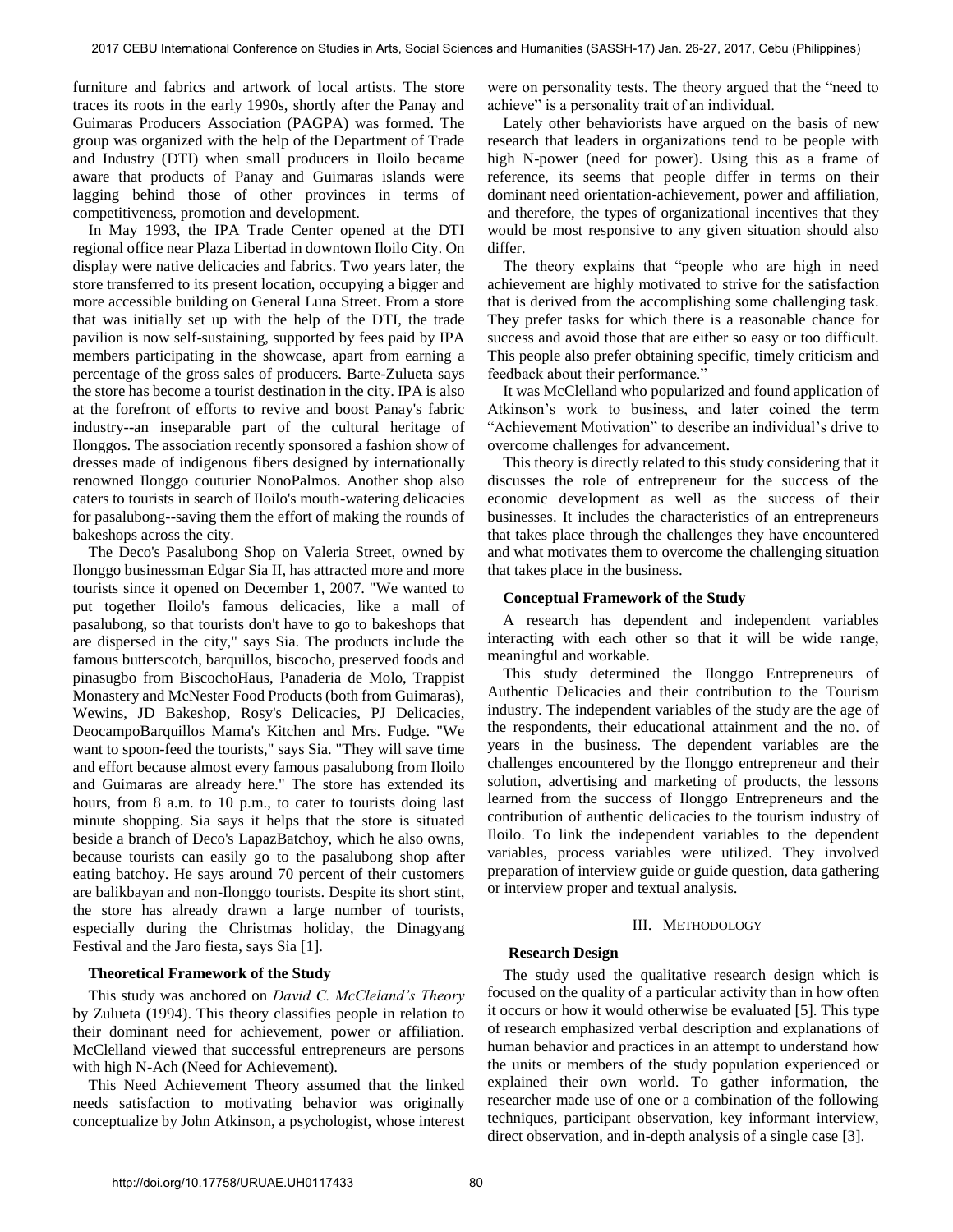#### **Respondents of the Study**

The respondents of this study were twelve (12) owners or the managers of the selected food establishments of various Authentic Ilonggo Delicacies in Iloilo City that are still operating for at least 5 years during the conduct of the study.

# **Respondents of the Study**

The respondents of this study were twelve (12) owners or the managers of the selected food establishments of various Authentic Ilonggo Delicacies in Iloilo City that are still operating for at least 5 years during the conduct of the study.

| TABLE I. RESPONDENTS PROFILE     |                |               |
|----------------------------------|----------------|---------------|
| <b>VARIABLES</b>                 | f              | $\frac{0}{0}$ |
| A. Designation                   |                |               |
| Owner                            | 10             | 83            |
| Manager                          | $\overline{2}$ | 17            |
| Total                            | 12             | 100           |
|                                  |                |               |
| B. Age                           |                |               |
| 26 to 35                         | 2              | 17            |
| 36 to 45                         | 1              | 8             |
| 46 and up                        | 9              | 75            |
| <b>Total</b>                     | 12             | 100           |
| <b>C.</b> Educational Attainment |                |               |
| <b>Elementary Graduate</b>       | 2              | 17            |
|                                  | $\mathbf{1}$   | 8             |
| <b>Tertiary Level</b>            | 9              | 75            |
| <b>Tertiary Graduate</b>         |                |               |
| <b>Total</b>                     | 12             | 100           |
| D. No. of years of Business      |                |               |
| Operation                        | 3              | 25            |
| 5 to 10 years                    | $\mathbf{1}$   | 8             |
| 11 to 15 years                   | 8              | 67            |
| 21 and up                        |                |               |
|                                  |                |               |
| <b>Total</b>                     | 12             | 100           |

# **Instrumentation**

The instrument in this study was a researcher-made questionnaire which is concerned on a more individualized responses on the success of Ilonggo entrepreneurs with authentic delicacies. The questionnaire made was used as a reference in conducting a One-on-One interview to the Ilonggo entrepreneurs regarding the business. The instrument used by the researcher obtained information about how the Ilonggo entrepreneurs of authentic delicacies contribute to the Tourism industry of Iloilo.

The questionnaire is composed of 2 parts. The first part consisted of gathering personal data about the profiles of the respondents with regards to their designation, age, educational attainment in terms of elementary level, secondary level, and tertiary level and number of years the business operates. The second part was the interview proper related to the Ilonggo entrepreneurs of authentic delicacies and their contribution to the Tourism industry.

#### **Validity of the Questionnaire**

Validity is the most important idea to consider when preparing or selecting an instrument for use. More than anything else, researchers want to serve their purposes [5].

The researchers made an instrument and presented a draft to the research adviser for corrections. The corrected draft was submitted to the experts in the field of research to ensure the content validity of the research instrument using the Good and Scates criteria. All comments, corrections and recommendations for the improvement or revision were incorporated in drafting the final instrument and copies were reproduced for administration.

#### **Reliability of the Questionnaire**

Reliability refers to the consistency of the scores obtained. How consistent they are for each individual from one administration of an instrument to another and from one set of items to [5].

To ensure the consistency and the reliability of the study, the researchers prepared an instrument using a set of questionnaires during our interview t8hat test the capabilities of the Ilonggo Entrepreneurs in answering all our questions. It makes the researcher's instrument reliable because all of the respondents are dealing in authentic delicacies and because it is located within the Iloilo City, the mindset of the Entrepreneurs are quite the same. They may have different perception in the business but their ideas during our pre-test was consistent that answers all our needed information that makes our instrument reliable.

#### **Data Gathering Procedure**

The Ilonggo entrepreneurs or the manager of Authentic Ilonggo Delicacies were chosen to be the respondents of this study. The researcher made a letter of permission addressed to the owner or the manager of the selected Authentic Ilonggo Delicacy establishments and personally conducted a One-on-one interview based on the questionnaire prepared. After the respondents answered the questionnaire, the data were gathered and analyzed to serve as basis for reporting the findings, conclusions and recommendations of the study.

#### **Textual Analysis**

The purpose of textual analysis is to describe the content, structure, and functions of the message that contain in texts. The answers of the respondents were analyzed by the researchers and gathered all the information to understand the ways on how entrepreneurs approach in the business and how they have gain tremendous advantage by improving their business.

The researchers analyzed that most of the Ilonggo entrepreneurs started at the age of 26 and up, some of them were Elementary graduate, some were tertiary level and most of the Ilonggo entrepreneurs graduated in College with a degree. Particularly, the business operated more than 5 to 10 years, 11 to 15 years and most of it operated 21 years and

#### IV. SUMMARY OF FINDINGS, CONCLUSIONS, AND RECOMMENDATIONS

This study was conducted in order to identify the numerous challenges faced by the Ilonggo entrepreneurs of authentic delicacies and their contribution to the Tourism industry.

Specifically, this study aimed to determine the challenges encountered by the Ilonggo entrepreneurs and how they manage to solve it, determine how the Ilonggo Entrepreneurs advertise and market their products, determine the lessons learned from the success of Ilonggo entrepreneurs which can be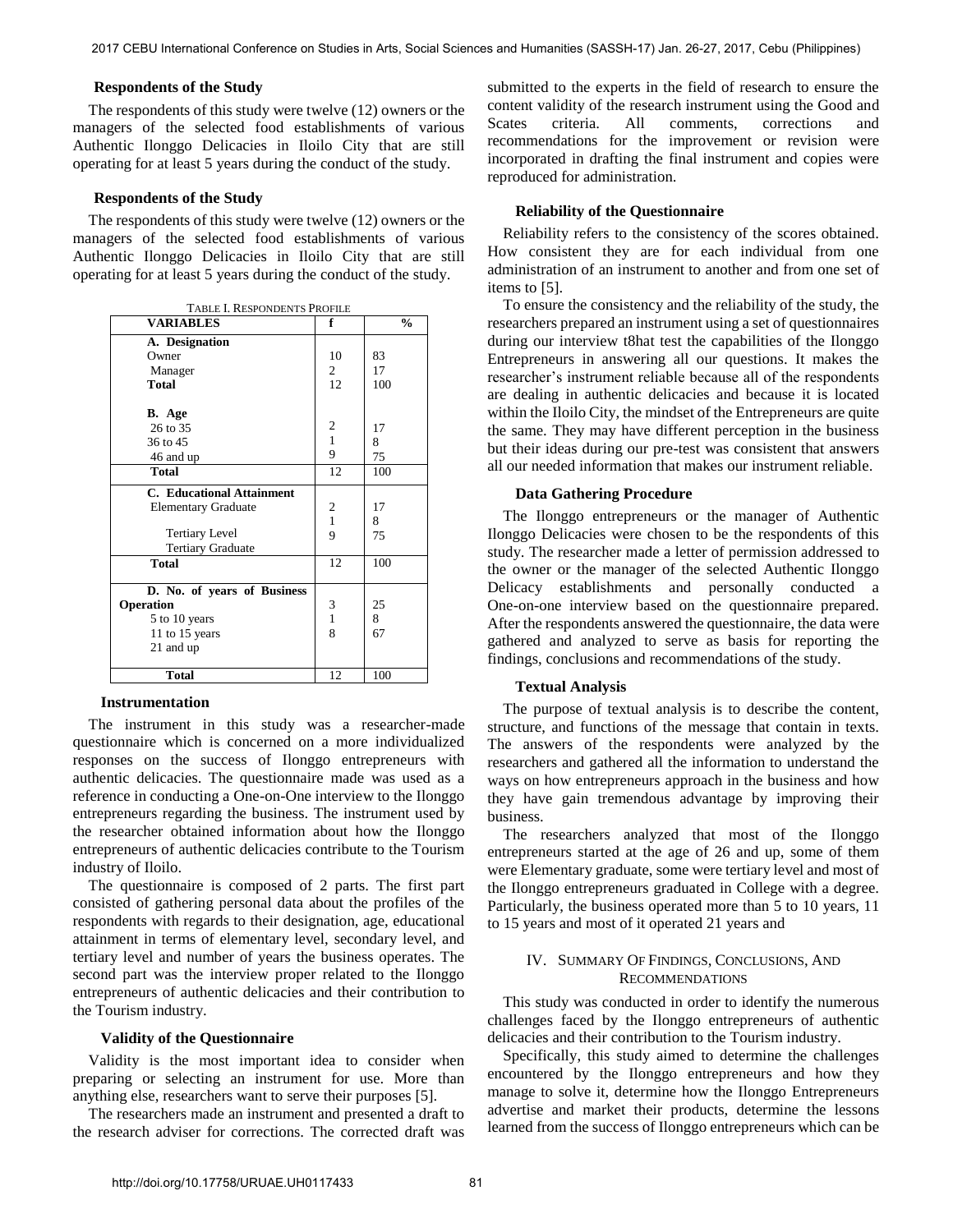shared to future entrepreneurs, and determine the authentic Ilonggo delicacies contributes to the tourism industry of Iloilo.

This study was conducted to the owners or managers of the selected food establishments of various authentic Ilonggo delicacies with in Iloilo City. The instrument in this study was a researcher-made questionnaire, since it is concerned for more individualized responses on the success of Ilonggo entrepreneurs with authentic delicacies. The researchers made questionnaire was used as a reference in conducting a One-on-One interview to the Ilonggo entrepreneurs regarding the business. The instrument used by the researcher obtained information that serves as the purposes and objectives of the study.

# **Summary of Findings**

1. The Ilonggo entrepreneurs believed that competition was the biggest challenge respondents have encountered in the business, in order to manage this tremendous challenges entrepreneurs must to possess humility. There is a need to always put feet on the ground in spite of all the success and never forget where one started. Discover and be open to innovations as it helped the owners to develop the delicacy business. It is also important to meet the demand of the customers to continuously satisfy the customers. Above all, should not forget to pray to God and have patience in every difficult situation they have to encounter.

2. The most effective strategy applied by the Ilonggo entrepreneurs which promotes their delicacies to the people was advertising through word of mouth. Respondents said that it could be possible by simply telling their families and friends about the quality of their delicacies. In addition, by exposing to social media was a big help to gain more customers. The entrepreneurs were having community service or sponsoring foundations together with the media for the exchange of publicity and as well as for the exposure of their delicacies by sending it off to the public. In addition, exhibits and ads in local newspaper also made an influence in marketing their products.

3. The lessons learned of the Ilonggo entrepreneurs from the success of their business which can be shared to future entrepreneurs were passion in the business followed by hard work, patience and perseverance. And also, Ilonggo Entrepreneurs must have a good interaction and communication with the customers for it helped the business improve. Above all, should not forget to pray to God for without this, entrepreneurs cannot attain the success that they have experienced and embrace such traits to maintain their expertise.

4. Furthermore, entrepreneurs also believed that the contribution of authentic delicacies to the tourism industry of Iloilo were: a) it attracts tourist not only on the quality of the delicacies but it also brings love from Iloilo to their home, with this they will keep on coming back to Iloilo. In addition, Iloilo is also known for being the culinarian of the Visayas, positioning itself as a food lover, it helps the City to be known as a place where they can buy local mouthwatering delicacies. And it also help uplift the tourism industry of Iloilo for the delicacy business offered products that complements the Iloilo's cultural heritage which gave the tourists a taste of Ilonggo history.

# **Conclusions**

The following conclusions have been made based on the findings of the study:

Ilonggo entrepreneurs of authentic delicacies have encountered different challenges and managed their business by believing in God above all in spite of all the hardships and difficulties in life. Through dedication and belief, it made the business successful.

Advertising through word of mouth and social media made a big impact in influencing other people to recognize their authentic delicacies making it their choice and kept on patronizing their product.

Passion in the business was the lesson learned in making the business successful and also being consistent in providing quality products. Most of all, there is nothing more important than to share to the future entrepreneurs about their pride and legacy.

Therefore, the researchers conclude that the contribution of authentic delicacies to the Tourism industry of Iloilo was the love of the Tourists for the province by means of having delicious and quality food products other than the culture and beauty of the place as a whole.

# **Recommendations**

Based on the conclusion and outcome of the study, the following recommendations were formulated:

For the future Ilonggo entrepreneur, no matter how difficult the situations never give up and be open to positive changes. Maintain a good attitude in the business to achieve your dreams. Think of better strategies to whom, what and where you could get the best option. And always keep in mind that life must go on no matter what happen in your business.

For the owner of the delicacy business, learn from mistakes and focus on solutions. Never forget that the business started as it would guide the respondents through different directions of success. Put a twist on a family legacy by continuing to build on a classic while keeping in tune with the times. Never change the quality of the product what the customer are used to, make it better instead. Always keep your feet on the ground despite of being at the top of your career. Be a good leader to everyone especially with employees as for this people are your lifeline division and also with the customers.

Learn to maintain love of your delicacies in order to give quality products as the tourist will love it back and bring it to their homes.

The City Government must have a closer coordination with local government units in the province of Iloilo though it promotes the food products but still it needs to enhance the campaign activities in order to increase the awareness of local residents and tourists towards the authentic delicacies of Iloilo. Programs about advertising Iloilo authentic delicacies must be enhanced to promote the local products not only locally but also worldwide, and export these products outside Iloilo. In order to export these products, City Government should make a strategies like presenting Ilonggo delicacies to foreign investors that could attract companies that exports different delicacies as their product to their own country. Through this, influx of tourist will be expected.

TheDepartment of Tourism must support and encourage the production of Iloilo authentic delicacies by means of promotion